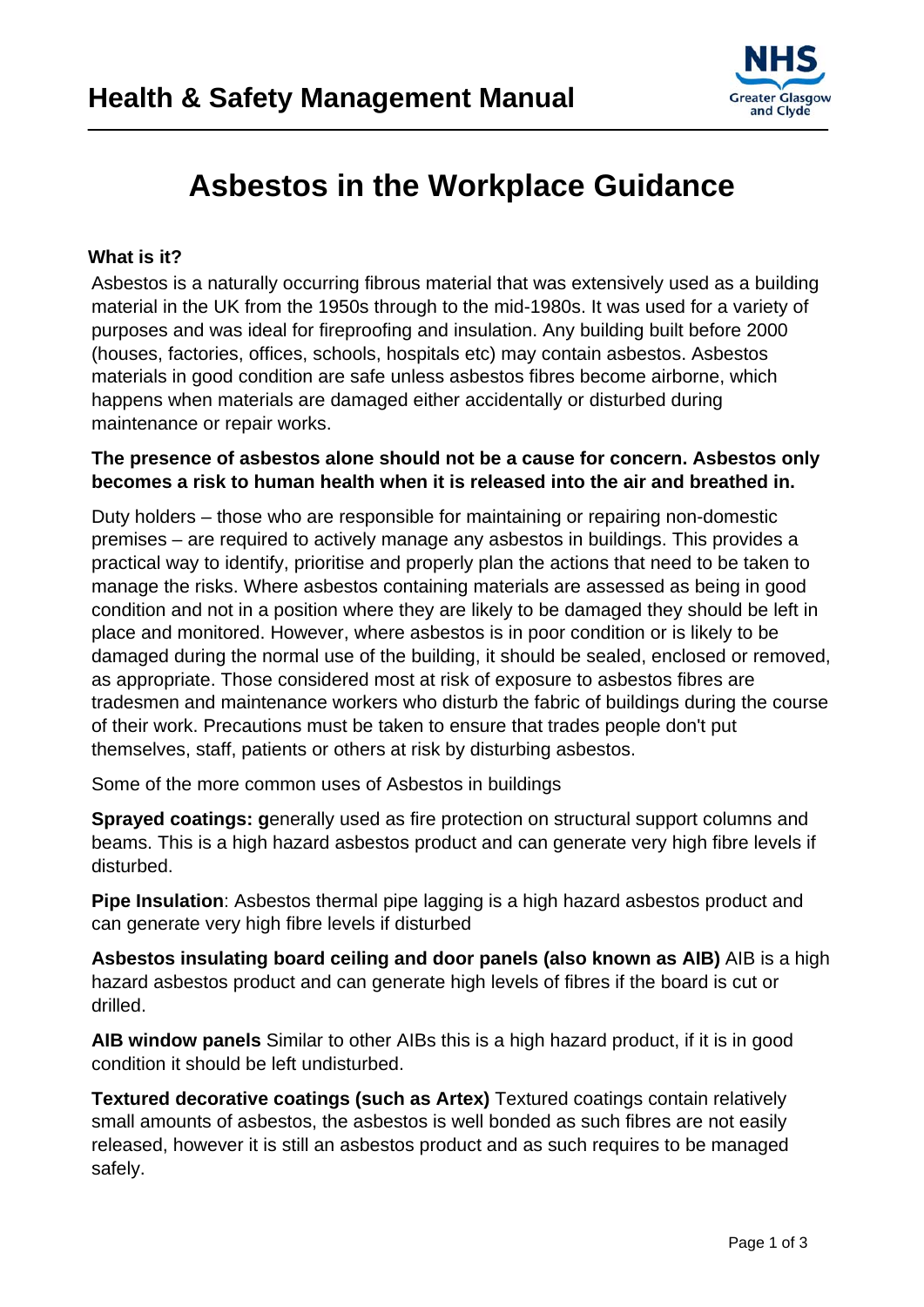

The above list is not exhaustive and is intended to highlight the differing ways in which asbestos has been used in the past.

#### **Asbestos Management**

The NHS Greater Glasgow and Clyde Policy on the Management of Asbestos is designed to conform to the Health and Safety at Work Act 1974, the Asbestos (Licensing) Regulation 1983 and the Control of Asbestos at Work Regulations 2012. The Policy and Procedures will apply to all buildings and all individuals employed and/or engaged by the organisation without exception. This includes directly managed staff and or appointed Contractors.

In support of the Policy the Facilities Directorate (including Capital Planning and Operational Estates) will have an appointed competent person or persons identified to ensure so far as is practicable that:

All GGC properties are assessed and surveyed where applicable in order to identify any asbestos containing materials that may be present therein, and to prepare and maintain an Asbestos Register for all buildings. This Register will undergo annual reviews or more frequently if deemed necessary, and will be updated after any treatment and/or removal works have been undertaken.

Implement an effective asbestos management plan in order that appropriate measures such as encapsulation, labelling, inspection, working with, removal of, and any subsequent disposal of the material can be safely undertaken.

Ensure that all relevant Contractors and Sub Contractors engaged to carry out work on any NHS Greater Glasgow and Clyde properties are provided with a summary, listing all relevant asbestos locations, and are advised of the appropriate precautions and procedures to be followed.

Ensure that information regarding the presence of asbestos is contained in tender documentation as may be appropriate and that Contractors and Sub Contractors have in place Risk Assessments and/or Method Statements for its removal or management as appropriate.

All Managers and Staff should be assured that the Management of Asbestos within GGC is strictly monitored and controlled. The Health and Safety Executive have in place strict licensing requirements relating to Contractors who are involved in working with the material, in the majority of cases, work with asbestos needs to be done by a [licensed](http://www.hse.gov.uk/asbestos/licensing/licensed-contractor.htm)  [contractor](http://www.hse.gov.uk/asbestos/licensing/licensed-contractor.htm). This work includes most asbestos removal, all work with sprayed asbestos coatings and asbestos lagging and most work with asbestos insulation and asbestos insulating board.

Where required, Managers and Staff will attend Health and Safety training in relation to the risks associated with asbestos and the asbestos management process.